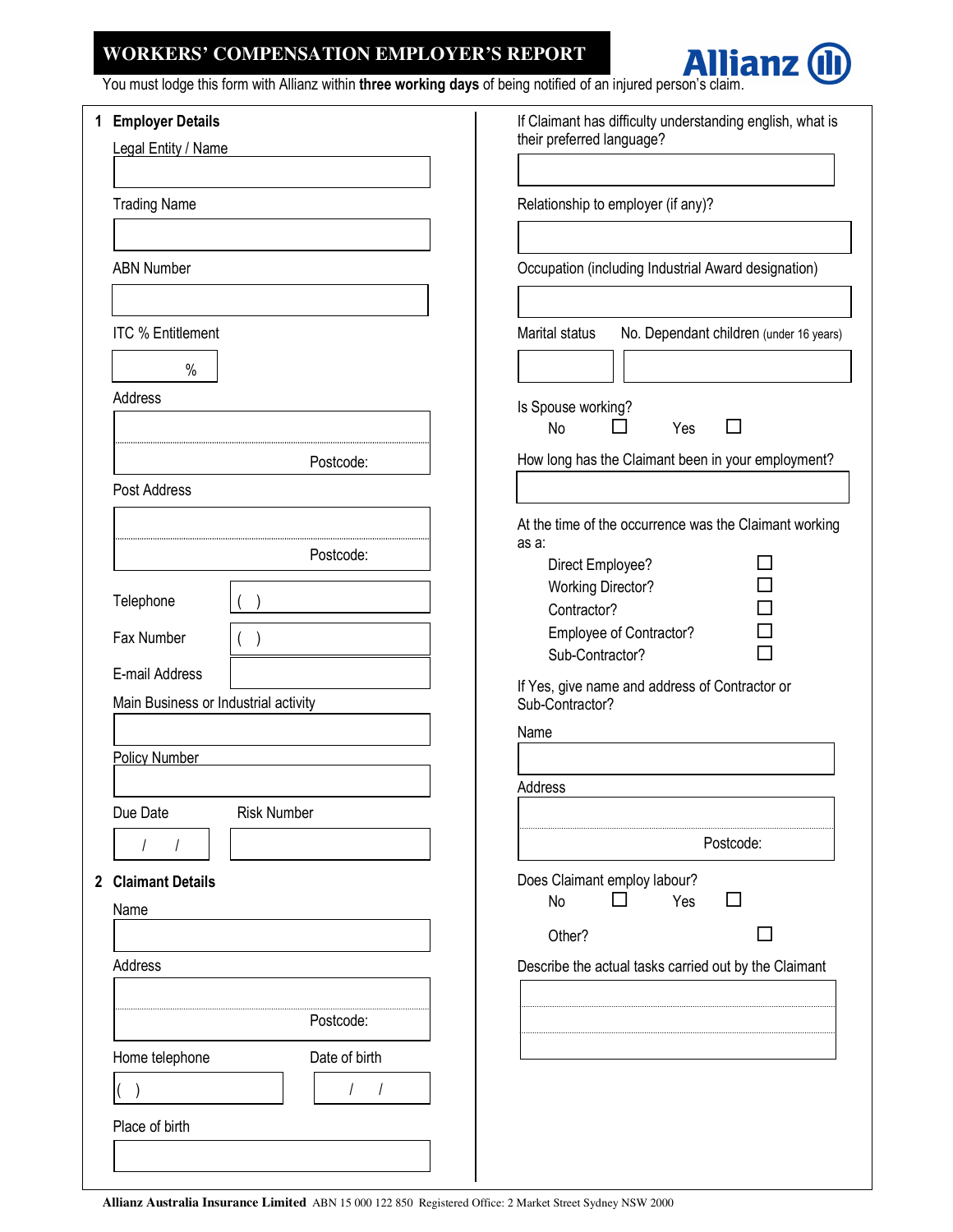| Did the Claimant participate in any non-work related                                                                                                                                                                        |                                                                                                                                                                                  |    |                         |    |     |   |                                                                                                                                                                          |   | Was the Claimant injured as a result of their employment?                                               |  |
|-----------------------------------------------------------------------------------------------------------------------------------------------------------------------------------------------------------------------------|----------------------------------------------------------------------------------------------------------------------------------------------------------------------------------|----|-------------------------|----|-----|---|--------------------------------------------------------------------------------------------------------------------------------------------------------------------------|---|---------------------------------------------------------------------------------------------------------|--|
| activities, which may have contributed to the condition?<br>Yes<br>ΙI<br>No<br>$\mathsf{L}$                                                                                                                                 |                                                                                                                                                                                  | No |                         | ΙI | Yes |   | $\Box$                                                                                                                                                                   |   |                                                                                                         |  |
| If Yes, give details.                                                                                                                                                                                                       | Did the Claimant consume any alcohol or non-prescribed<br>drugs in the 12 hours proceeding the accident?                                                                         |    |                         |    |     |   |                                                                                                                                                                          |   |                                                                                                         |  |
|                                                                                                                                                                                                                             | Yes<br>No                                                                                                                                                                        |    |                         |    |     |   |                                                                                                                                                                          |   |                                                                                                         |  |
|                                                                                                                                                                                                                             |                                                                                                                                                                                  |    | If Yes, give details    |    |     |   |                                                                                                                                                                          |   |                                                                                                         |  |
| Has the Claimant completed an Application for                                                                                                                                                                               |                                                                                                                                                                                  |    |                         |    |     |   |                                                                                                                                                                          |   |                                                                                                         |  |
| <b>Employment Form?</b><br><b>No</b><br>Yes                                                                                                                                                                                 |                                                                                                                                                                                  |    |                         |    |     |   |                                                                                                                                                                          |   |                                                                                                         |  |
| Has the Claimant undergone a pre-employment medical                                                                                                                                                                         | 4 Wage Details                                                                                                                                                                   |    |                         |    |     |   |                                                                                                                                                                          |   |                                                                                                         |  |
| examination?<br><b>No</b><br>Yes                                                                                                                                                                                            | Number of days in working week                                                                                                                                                   |    |                         |    |     |   |                                                                                                                                                                          |   |                                                                                                         |  |
|                                                                                                                                                                                                                             | Number of hours worked per day                                                                                                                                                   |    |                         |    |     |   |                                                                                                                                                                          |   |                                                                                                         |  |
| Describe any other factors, which may have contributed to<br>the occurrence                                                                                                                                                 | Is the Claimant<br><b>Full Time</b><br>Part Time                                                                                                                                 |    |                         |    |     |   |                                                                                                                                                                          |   |                                                                                                         |  |
|                                                                                                                                                                                                                             | Permanent $\Box$<br>Casual<br>$\mathsf{L}$                                                                                                                                       |    |                         |    |     |   |                                                                                                                                                                          |   |                                                                                                         |  |
|                                                                                                                                                                                                                             | If part-time or casual, nominate the regular number of<br>Hours worked on each day.                                                                                              |    |                         |    |     |   |                                                                                                                                                                          |   |                                                                                                         |  |
|                                                                                                                                                                                                                             |                                                                                                                                                                                  | S  | M                       | T  | W   | T | F                                                                                                                                                                        | S |                                                                                                         |  |
| 3 Accident Details                                                                                                                                                                                                          |                                                                                                                                                                                  |    |                         |    |     |   |                                                                                                                                                                          |   |                                                                                                         |  |
| Accident date<br>Time                                                                                                                                                                                                       |                                                                                                                                                                                  |    |                         |    |     |   |                                                                                                                                                                          |   |                                                                                                         |  |
| If the claimant is paid pursuant to an Industrial Award,<br>am/pm<br>an EBA (based on an award) or an AWA or certified<br>Location<br>agreement the following wage information is required<br>to calculate the rate of pay. |                                                                                                                                                                                  |    |                         |    |     |   |                                                                                                                                                                          |   |                                                                                                         |  |
| This claim is for<br>Medical expenses<br>⊔<br>No                                                                                                                                                                            | *<br>Please complete Box A on the last page.                                                                                                                                     |    |                         |    |     |   |                                                                                                                                                                          |   |                                                                                                         |  |
| П<br>Yes<br>Weekly payments<br>No<br>$\Box$<br>Yes                                                                                                                                                                          | <b>First 4 Weeks</b>                                                                                                                                                             |    |                         |    |     |   | Provide details for the 13 weeks prior to date of injury.<br>Do not include any time lost from work due to sick or<br>annual leave or any other non-work related matter. |   |                                                                                                         |  |
| If Yes, complete Section 4                                                                                                                                                                                                  | Post 4 Weeks                                                                                                                                                                     |    |                         |    |     |   |                                                                                                                                                                          |   |                                                                                                         |  |
| Time Claimant commenced work on the<br>day of the accident?<br>am/pm                                                                                                                                                        | For the purpose of making weekly payments under Workers'<br>Compensation & Rehabilitation Act 1981 (as amended) for<br>the weeks subsequent to the first 4 weeks the Claimant is |    |                         |    |     |   |                                                                                                                                                                          |   |                                                                                                         |  |
| Time Claimant usually commences work?<br>am/pm                                                                                                                                                                              |                                                                                                                                                                                  |    |                         |    |     |   |                                                                                                                                                                          |   | entitled to the equivalent of the Industrial Award/EBA                                                  |  |
| Time Claimant usually finished work?<br>am/pm                                                                                                                                                                               |                                                                                                                                                                                  |    | allowances and bonuses. |    |     |   | plus any regular above award payment excluding overtime,                                                                                                                 |   |                                                                                                         |  |
| Date Claimant ceased work as a result of<br>the accident?                                                                                                                                                                   |                                                                                                                                                                                  |    |                         |    |     |   | information is required to calculate the rate of pay.                                                                                                                    |   | If the claimant is paid pursuant to an Agreement<br>including a Work Place Agreement the following wage |  |
| Has the Claimant returned to work?                                                                                                                                                                                          | *                                                                                                                                                                                |    |                         |    |     |   |                                                                                                                                                                          |   |                                                                                                         |  |
| No<br>Anticipated return date<br>Yes $\Box$<br>Date returned                                                                                                                                                                | Please complete Box B on the last page.<br>The Total gross Earnings for the 52 weeks prior to the date of<br>injury.                                                             |    |                         |    |     |   |                                                                                                                                                                          |   |                                                                                                         |  |
|                                                                                                                                                                                                                             |                                                                                                                                                                                  |    |                         |    |     |   | please specify the full period of employment.                                                                                                                            |   | If the claimant has not been employed for the full 52 weeks                                             |  |
|                                                                                                                                                                                                                             | *                                                                                                                                                                                |    | should not be included. |    |     |   |                                                                                                                                                                          |   | Please note that any wages paid on the date of injury                                                   |  |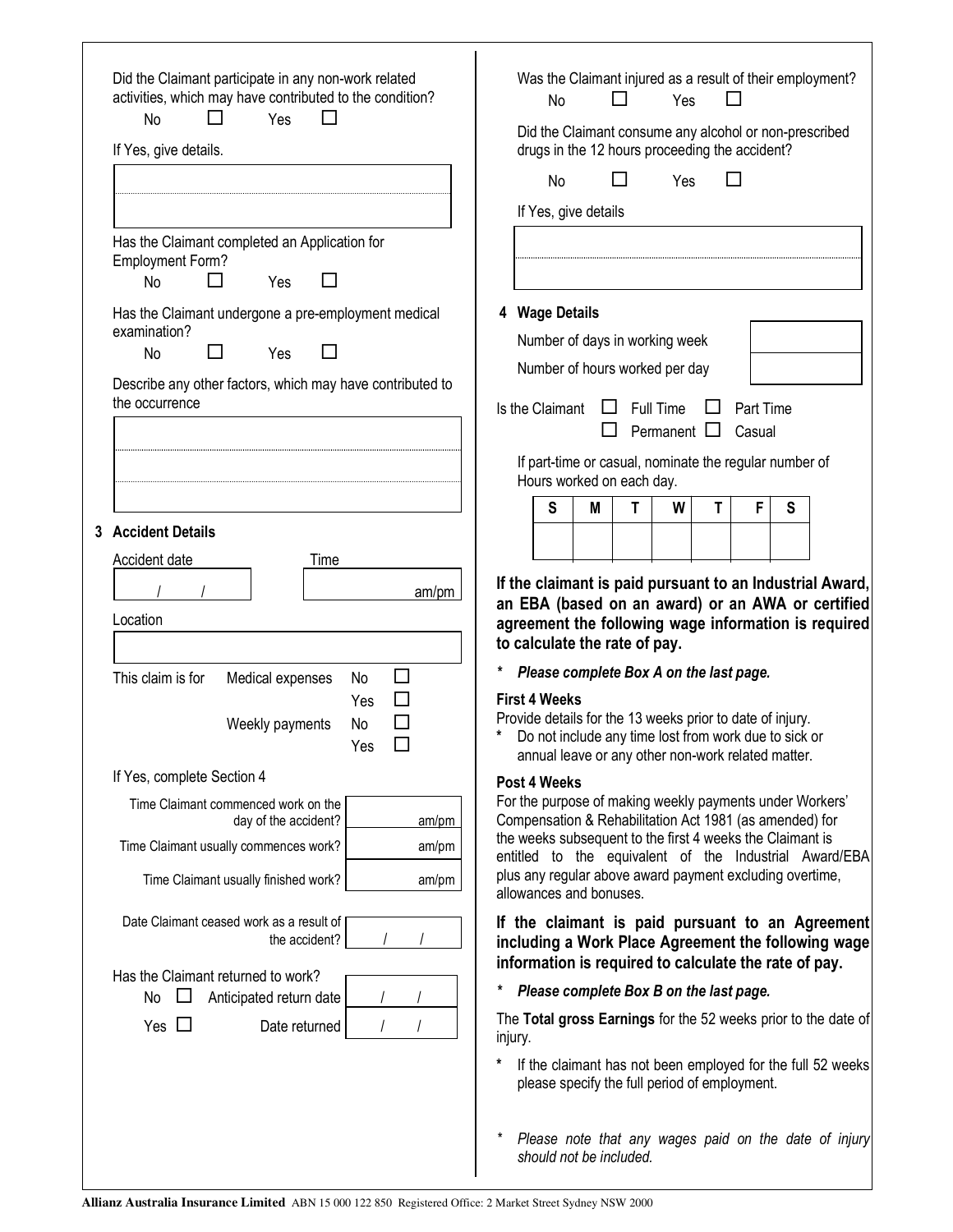| 5 Accident Description                                                                                                        | 7 Other Benefits                                                                                                                                                                                                                   |
|-------------------------------------------------------------------------------------------------------------------------------|------------------------------------------------------------------------------------------------------------------------------------------------------------------------------------------------------------------------------------|
| What was the Claimant doing when the accident happened?                                                                       | Is the Claimant entitled to receive any allowance, benefit<br>or compensation for this injury from any other source?<br><b>No</b><br>Yes<br>Given details.                                                                         |
| What caused the accident?                                                                                                     |                                                                                                                                                                                                                                    |
|                                                                                                                               | 8                                                                                                                                                                                                                                  |
| Were vehicles involved in the accident?<br><b>No</b><br>Yes<br>If Yes, complete claim form for Injury on the journey.         | <b>Witnesses</b><br>Name                                                                                                                                                                                                           |
| Was any other object, machinery, footwear, clothing or other<br>item involved in the accident. If so, please provide details. | Name                                                                                                                                                                                                                               |
|                                                                                                                               | Important<br>9                                                                                                                                                                                                                     |
| Retain any such objects or items.<br>Describe the nature and extent of the injury.                                            | You must attach full details if:<br>The Claimant violated any statutory (or other)<br>regulation at the item of the accident.                                                                                                      |
| Has the Claimant ever had a similar injury?                                                                                   | There was any misconduct by the Claimant (or any<br>other party) that contributed to the accident.                                                                                                                                 |
| П<br>$\Box$<br>Yes<br><b>No</b><br>Give details.                                                                              | There are any special circumstances about which<br>Allianz should be told.                                                                                                                                                         |
|                                                                                                                               | 10 Declaration                                                                                                                                                                                                                     |
| Did the Claimant have any pre-existing condition, including                                                                   | I declare the answers give on this form are true and correct.<br>Signature                                                                                                                                                         |
| any injury, disease or illness prior to the accident?<br><b>No</b><br>Yes                                                     |                                                                                                                                                                                                                                    |
| If Yes, give details.                                                                                                         | Date                                                                                                                                                                                                                               |
|                                                                                                                               | <b>Print Name</b>                                                                                                                                                                                                                  |
| Did any third parties cause or contribute to the accident?<br><b>No</b><br>Yes                                                |                                                                                                                                                                                                                                    |
| If Yes, please provide contact details                                                                                        | 11 Employer Notice                                                                                                                                                                                                                 |
| If so, were there any contracts in existence between the<br>employer and any such third parties?<br>Yes<br><b>No</b>          | Failure to lodge this form with Allianz within 3 working<br>days of claim notification may result in you being<br>penalised 3 days compensation.<br>Attach employee's report and medical certificates to<br>this form.<br>$^\star$ |
| Reporting<br>6                                                                                                                | No compensation is to be paid until authority from<br>Allianz has been obtained.                                                                                                                                                   |
| Date accident reported<br>Time<br>am/pm                                                                                       | Please return to either:                                                                                                                                                                                                           |
| Name of person to whom the accident was reported.                                                                             | <b>Allianz Australia Insurance Limited</b><br><b>PO Box K772</b><br>City Delivery Centre WA 6842                                                                                                                                   |
| Position                                                                                                                      | or                                                                                                                                                                                                                                 |
|                                                                                                                               | Fax to: 08 9422 8497                                                                                                                                                                                                               |